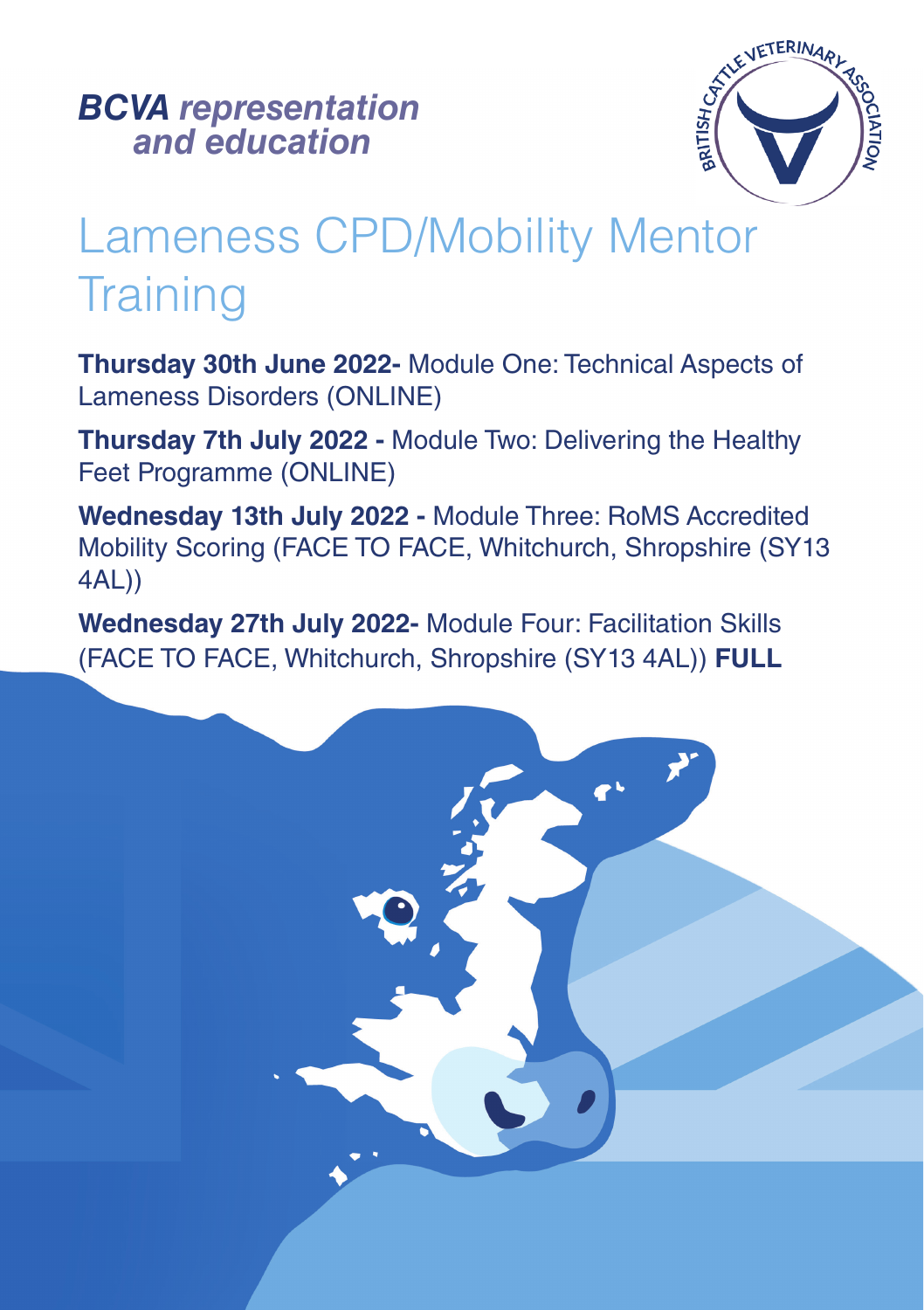## **About the Healthy Feet Programme**

The AHDB Healthy Feet Programme was first launched in 2011. It followed extensive research at Bristol University

(The Healthy Feet Project) in how to successfully help farmers reduce their lameness. The HFP is delivered by Mobility Mentors who are specially trained in herd lameness control and advisory skills. Since then, AHDB-funded research has further enhanced our understanding of lameness reduction. The HFP has also been extensively "road tested", demonstrating that it works. Now entering its second phase, a refreshed HFP offers better tools, clearer materials and new Mobility Mentor training.

**HEALTHY FEET** 

**PROGRAMME** 

**AHDB** 

## **Who can become a Mobility Mentor?**

This course is open to anyone, however, only the following are able to become Mobility Mentors:

- Qualified vets with at least 12 months experience
- CHCSB fully audited foot trimmers or Licenced NACFT trimmers (former Category 1)
- Farm consultants/advisers who have attended the Royal Agricultural University Level 4 course on Bovine lameness and professional cattle foot trimming

## **New Mobility Mentor Training Programme**

Mobility Mentor training consists of four separate modules which must all be undertaken in order to become a fully trained Mobility Mentor and be able to deliver the AHDB Healthy Feet Programme.

The four modules that must be completed are:

#### **MODULE ONE:** Technical Aspects of Lameness Disorders

This one-day workshop will be delivered online and cover the common lameness disorders, their aetiology and management. Delegates will learn the most up to date evidence-based approach to the treatment and prevention of lameness to lay the foundation for delivery of the Healthy Feet Programme.

*Delegates do not have to complete this module if they can demonstrate they have previously attended the BCVA Advanced Lameness CPD Course, the RAU Level 4 Bovine Lameness and Cattle Foot Trimming Course, the Liverpool University CertAVP Lameness Module or the 3 day Blowey/Bell Lameness Course.*

#### **MODULE TWO:** Delivering the Healthy Feet Programme

This one-day workshop will also be delivered as an online workshop and cover all aspects of the AHDB Healthy Feet Programme (HFP) and the recently launched HFLite. Delegates will learn how to deliver the programme, familiarise themselves with the available HFP resources and learn about the provenance of the programme and the importance of facilitation and mobility scoring.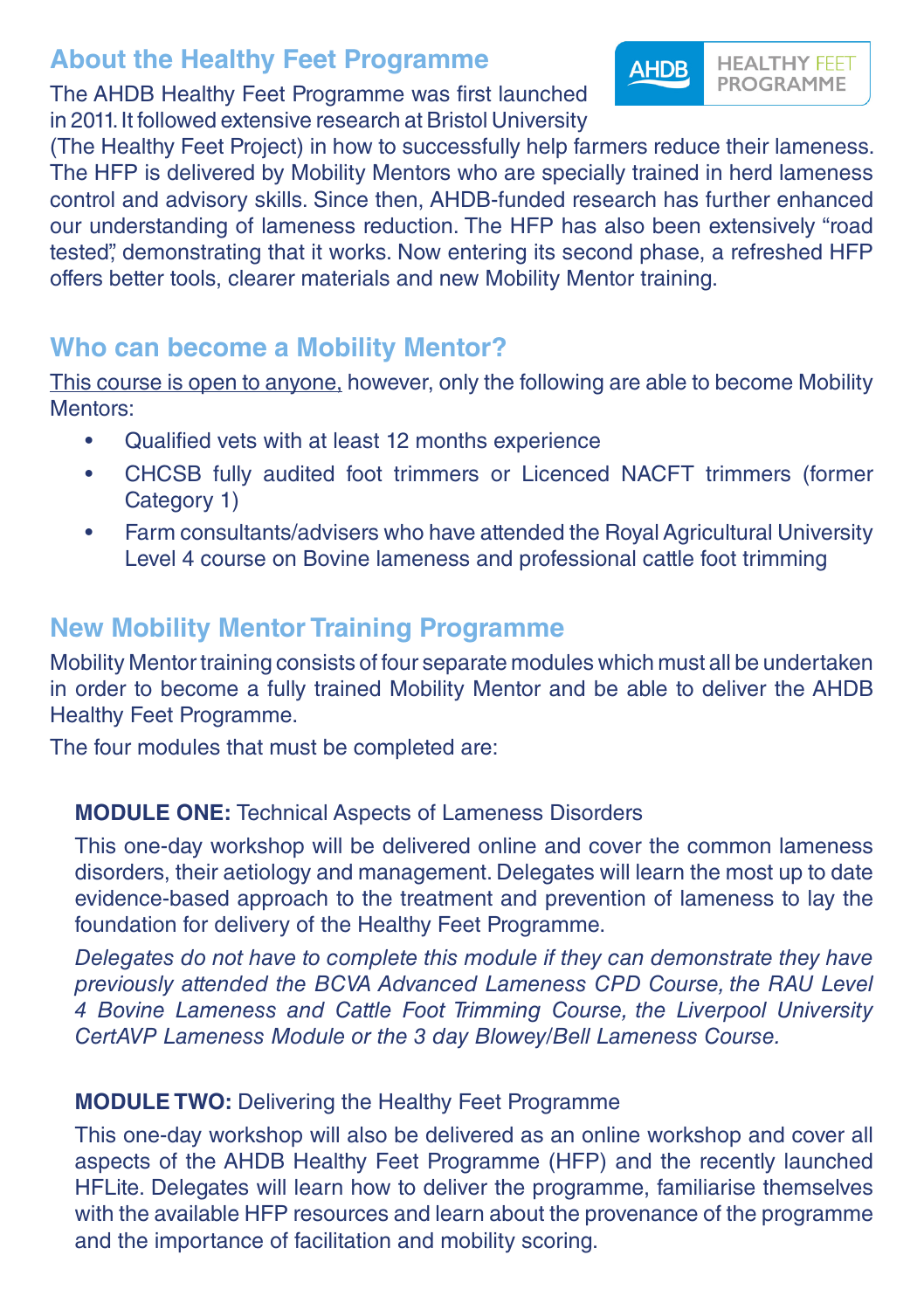#### **MODULE THREE:** RoMS Accredited Mobility Score Training

In order to become an approved Mobility Mentor, RoMS accreditation is now required. This involves attending an accredited mobility scoring course (see www. roms.co.uk for list of approved trainers) and passing the RoMS exam.

#### **MODULE FOUR: Facilitation Skills**

This will be a one-day, face to face, practical workshop to develop delegates' facilitation skills and enable them to facilitate farm team meetings and the development of their Mobility Contract, and then how to follow this up with the farm team to ensure its successful implementation.

*Following completion of Modules 1-3, delegates will be granted a 'provisional Mobility Mentor licence'. A full delivery licence will be granted once delivery of at least one HFP or HFLite and completion of Module 4 within 12 months of the provisional licence being granted.*

## **The Course Tutors**

Nick Bell and Owen Atkinson have many years experience between them in herd lameness control. They have recently been in charge of revamping the Healthy Feet Programme and developing the new HFLite approach and are recognised nationally and internationally for their expertise in this field. They are all experienced trainers and their workshops are engaging, popular and fun.

## **Key Learning Outcomes**

On completion of all four modules, delegates will:

- Understand the importance of lameness in the dairy industry and the role of the vet in planned healthy feet management
- Have an in-depth knowledge of the most up to date research on lameness aetiology, risk factors and control points
- Understand the principles of the AHDB Healthy Feet Programme
- Develop enthusiasm and confidence to deliver the Healthy Feet Programme and HFLite to farmers
- Learn an effective approach to herd lameness investigation and control, including assessment of four key areas: infection pressure; hoof and horn quality; forces on feet and early detection, prompt effective treatment (EDPET)
- Learn new advisory and coaching skills to help farmers to develop and implement their plan.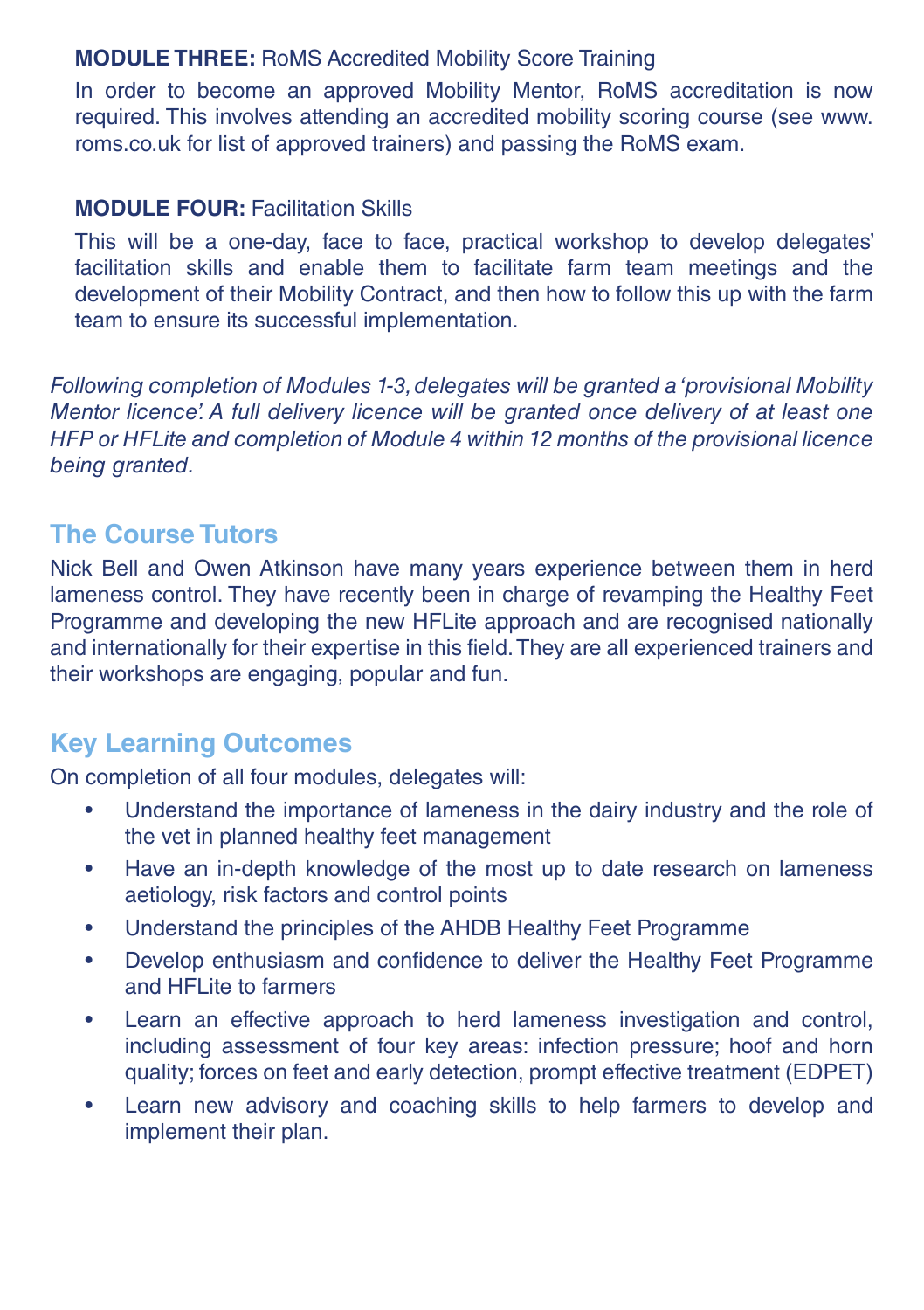## **Register of Mobility Mentors**

An online register is kept of Mobility Mentors and these are the only people who are licensed to deliver the Healthy Feet Programme. A strong network of Mobility Mentors, supported by AHDB, is envisaged as an important plank of the UK's drive to reduce lameness in dairy cattle. As champions of lameness reduction throughout the UK, farmers will be signposted towards these individuals to help them reduce lameness.

## **Course Dates**

| <b>Date</b>                                                | <b>Module/Topic</b>                                                            | <b>Tutor</b>         | <b>Where</b>                                                   |
|------------------------------------------------------------|--------------------------------------------------------------------------------|----------------------|----------------------------------------------------------------|
| Thursday 30th<br><b>June 2022</b>                          | <b>Module One: Technical</b><br><b>Aspects of Lameness</b><br><b>Disorders</b> | <b>Nick Bell</b>     | Online                                                         |
| Thursday 7th<br>$\overline{\overline{\mathsf{July}}}$ 2022 | Module Two: Delivering the<br><b>Healthy Feet Programme</b>                    | <b>Owen Atkinson</b> | Online                                                         |
| Wednesday<br>13th July 2022                                | <b>Module Three: RoMS</b><br><b>Accredited Mobility Scoring</b>                | <b>Owen Atkinson</b> | <b>Face to Face</b><br>Whitchurch,<br>Shropshire<br>(SY13 4AL) |
| Wednesday<br>27th July 2022<br><b>FULL</b>                 | <b>Module Four: Facilitation</b><br><b>Skills</b>                              | <b>Owen Atkinson</b> | <b>Face to Face</b><br>Whitchurch,<br>Shropshire<br>(SY13 4AL) |